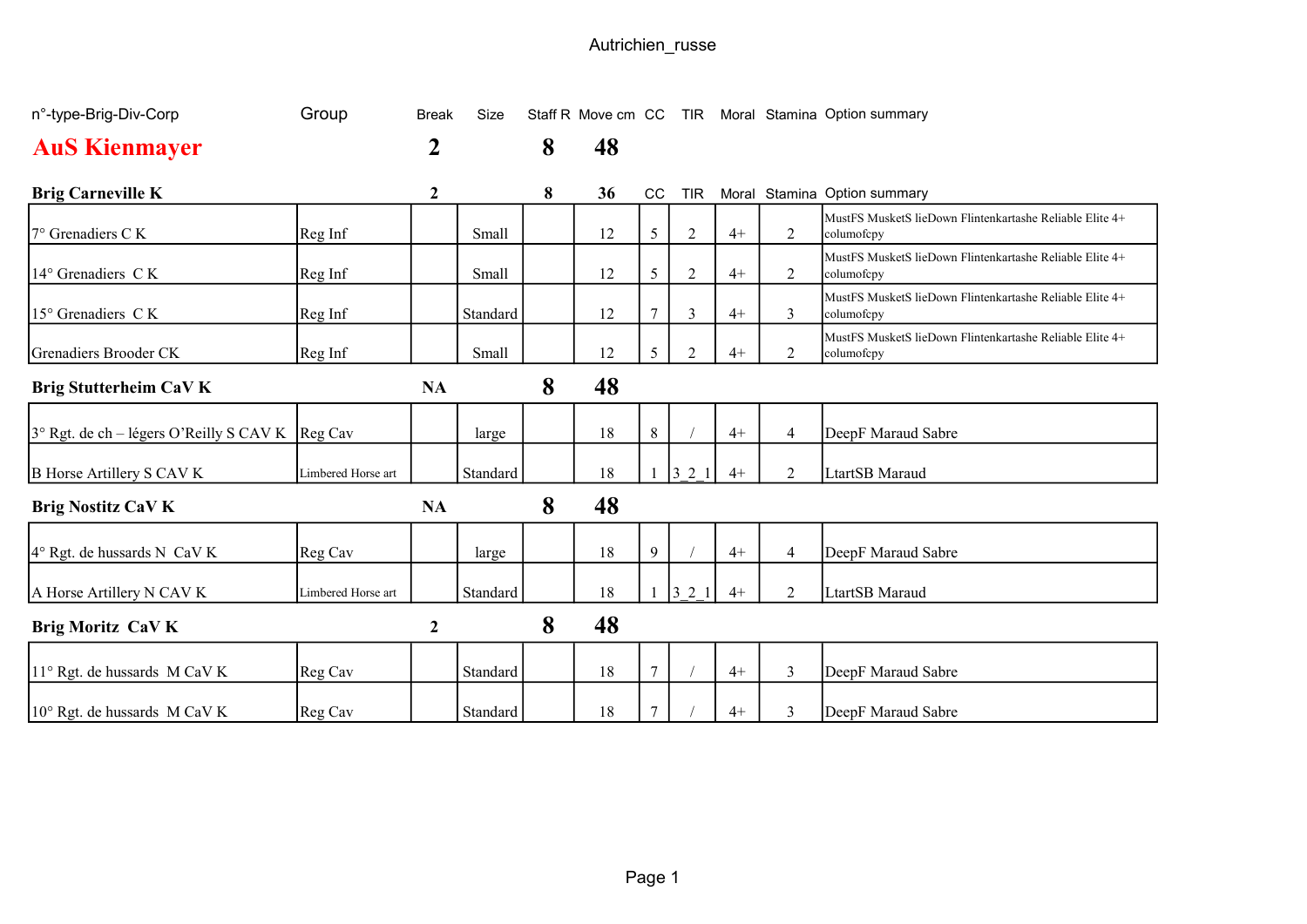| <b>Ie Colonne Dokturov</b> |  | 8 48 |
|----------------------------|--|------|
|                            |  |      |

| <b>Brig Levitz ColDo</b>            |               | $\mathbf 2$ |          | 8 | 36 | <b>CC</b>      | <b>TIR</b>     |      |                | Moral Stamina Option summary                                                             |
|-------------------------------------|---------------|-------------|----------|---|----|----------------|----------------|------|----------------|------------------------------------------------------------------------------------------|
| $7^\circ$ chasseurs L ColDo         | Reg light inf |             | Standard |   | 12 | 6              | 3              | $4+$ | $\overline{4}$ | MixedF MustFS columofcpy SharpS Skirm MusketS lieDown<br>toughfighter lacking initiative |
| Rgt. de fusiliers Ingrie L ColDo    | Reg inf       |             | Large    |   | 12 | 8              | 3              | $4+$ | 5              | PoorMixedF MustFS columofcpy MusketS lieDown toughfighter<br>lacking initiative          |
| <b>Brig Ourasov ColDo</b>           |               | 2           |          | 8 | 36 |                |                |      |                |                                                                                          |
| Rgt. de fusiliers Yaroslav O ColDo  | Reg inf       |             | Standard |   | 12 | 6              | $\overline{2}$ | $4+$ | $\overline{4}$ | PoorMixedF MustFS columofcpy MusketS lieDown toughfighter<br>lacking initiative          |
| Rgt. de fusiliers Bryansk O ColDo   | Reg inf       |             | Standard |   | 12 | 6              | $\overline{2}$ | $4+$ | $\overline{4}$ | PoorMixedF MustFS columofcpy MusketS lieDown toughfighter<br>lacking initiative          |
| Rgt. de fusiliers Vladimir O ColDo  | Reg inf       |             | Standard |   | 12 | 6              | $\overline{2}$ | $4+$ | $\overline{4}$ | PoorMixedF MustFS columofcpy MusketS lieDown toughfighter<br>lacking initiative          |
| <b>Brig Lieders ColDo</b>           |               | $\mathbf 2$ |          | 8 | 36 |                |                |      |                |                                                                                          |
| Rgt. de fusiliers de Viatka L ColDo | Reg inf       |             | Standard |   | 12 | 6              | $\overline{2}$ | $4+$ | $\overline{4}$ | PoorMixedF MustFS columofcpy MusketS lieDown toughfighter<br>lacking initiative          |
| Rgt. de grenadier Moscou L ColDo    | Reg inf       |             | Standard |   | 12 | $\overline{7}$ | 3              | $4+$ | $\overline{4}$ | PoorMixedF MustFS columofcpy MusketS lieDown toughfighter<br>lacking initiative Elite4+  |
| Rgt. de grenadier Kiev L ColDo      | Reg inf       |             | Standard |   | 12 | $\overline{7}$ | 3              | $4+$ | 4              | PoorMixedF MustFS columofcpy MusketS lieDown toughfighter<br>lacking initiative Elite4+  |
| Denisov Cossack L ColDo             | Reg Cav       |             | Small    |   | 18 | 3              |                | $4+$ | 3              | Unreliable Maraud Lancer                                                                 |
| <b>Attached Artillery Dokturov</b>  |               | na          |          |   |    |                |                |      |                |                                                                                          |
|                                     |               |             |          |   |    |                |                |      |                |                                                                                          |

| A Heavy Foot Artillery ColDo | Manhandled Art | <b>Standard</b> | 6            | $12\,2$                               |  | SmoothA  |
|------------------------------|----------------|-----------------|--------------|---------------------------------------|--|----------|
|                              |                |                 |              |                                       |  |          |
| B Heavy Foot Artillery ColDo | Manhandled Art | Standard        | <sub>0</sub> |                                       |  | SmoothA  |
|                              |                |                 |              |                                       |  |          |
| C Heavy Foot Artillery ColDo | Manhandled Art | Standard        | 6            | $\begin{bmatrix} 2 & 2 \end{bmatrix}$ |  | SmoothA  |
|                              |                |                 |              |                                       |  |          |
| D Heavy Foot Artillery ColDo | Manhandled Art | Standard        | <sub>n</sub> |                                       |  | 'SmoothA |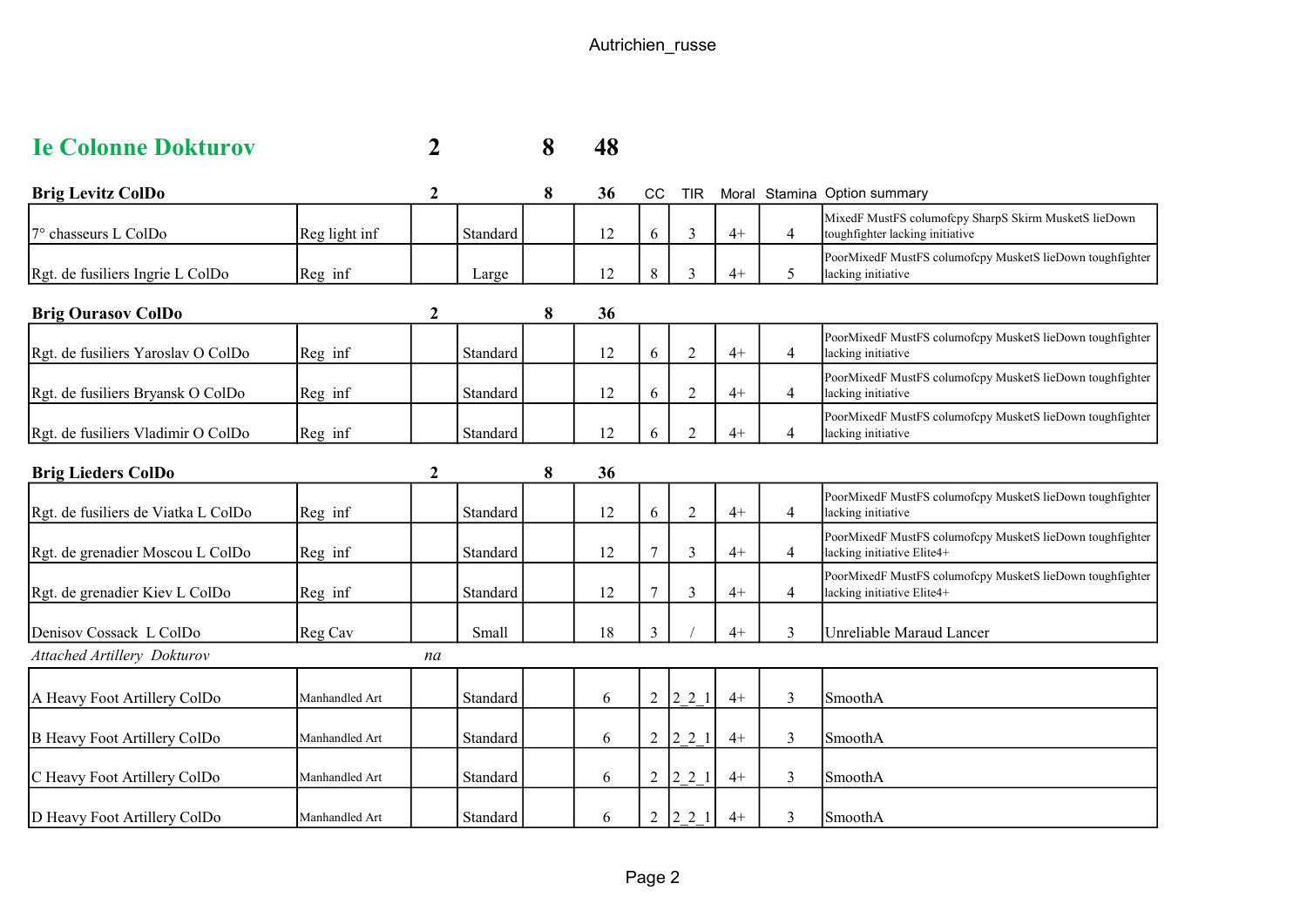| <b>He colonne Langeron</b> |  | 8 48 |
|----------------------------|--|------|
|                            |  |      |

| <b>Brig Olsuviev Lang</b>           |                |          | 8 | 36 | CC.            | <b>TIR</b>                            | Moral |   | <b>Stamina Option summary</b>                                                            |
|-------------------------------------|----------------|----------|---|----|----------------|---------------------------------------|-------|---|------------------------------------------------------------------------------------------|
| 8° Rgt. chasseurs O Lang            | Reg light inf  | Standard |   | 12 | 6              | 3                                     | $4+$  | 4 | MixedF MustFS columofcpy SharpS Skirm MusketS lieDown<br>toughfighter lacking initiative |
| Rgt. de fusiliers Viborg O Lang     | Reg inf        | Standard |   | 12 | 6              |                                       | $4+$  | 4 | PoorMixedF MustFS columofcpy MusketS lieDown toughfighter<br>lacking initiative          |
| Rgt. de fusiliers Perm O Lang       | Reg inf        | Standard |   | 12 | 6              | $\overline{2}$                        | $4+$  | 4 | PoorMixedF MustFS columofcpy MusketS lieDown toughfighter<br>lacking initiative          |
| Rgt. de fusiliers Koursk O Lang     | Reg inf        | Standard |   | 12 | O.             |                                       | $4+$  | 4 | PoorMixedF MustFS columofcpy MusketS lieDown toughfighter<br>lacking initiative          |
| Brigade Kamenski Lang               |                |          | 8 | 36 |                |                                       |       |   |                                                                                          |
| Rgt. de fusiliers Riazan L lang     | Reg inf        | Standard |   | 12 | 6              |                                       | $4+$  | 4 | PoorMixedF MustFS columofcpy MusketS lieDown toughfighter<br>lacking initiative          |
| Rgt. de grenadiers Fanagorie L lang | Reg inf        | Large    |   | 12 | 9              | 4                                     | $4+$  | 5 | PoorMixedF MustFS columofcpy MusketS lieDown toughfighter<br>lacking initiative Elite4+  |
| St. Petersburg Dragoon Regt L lang  | Reg Cav        | Standard |   | 18 | 8              |                                       | $4+$  | 3 | ColumnA DeepF HeavyC+1 Sabre Elite4+                                                     |
| Battalion guns L lang               | Manhandled Art | Standard |   | 6  | $\overline{2}$ | $\begin{bmatrix} 2 & 2 \end{bmatrix}$ | $4+$  | 3 | SmoothA                                                                                  |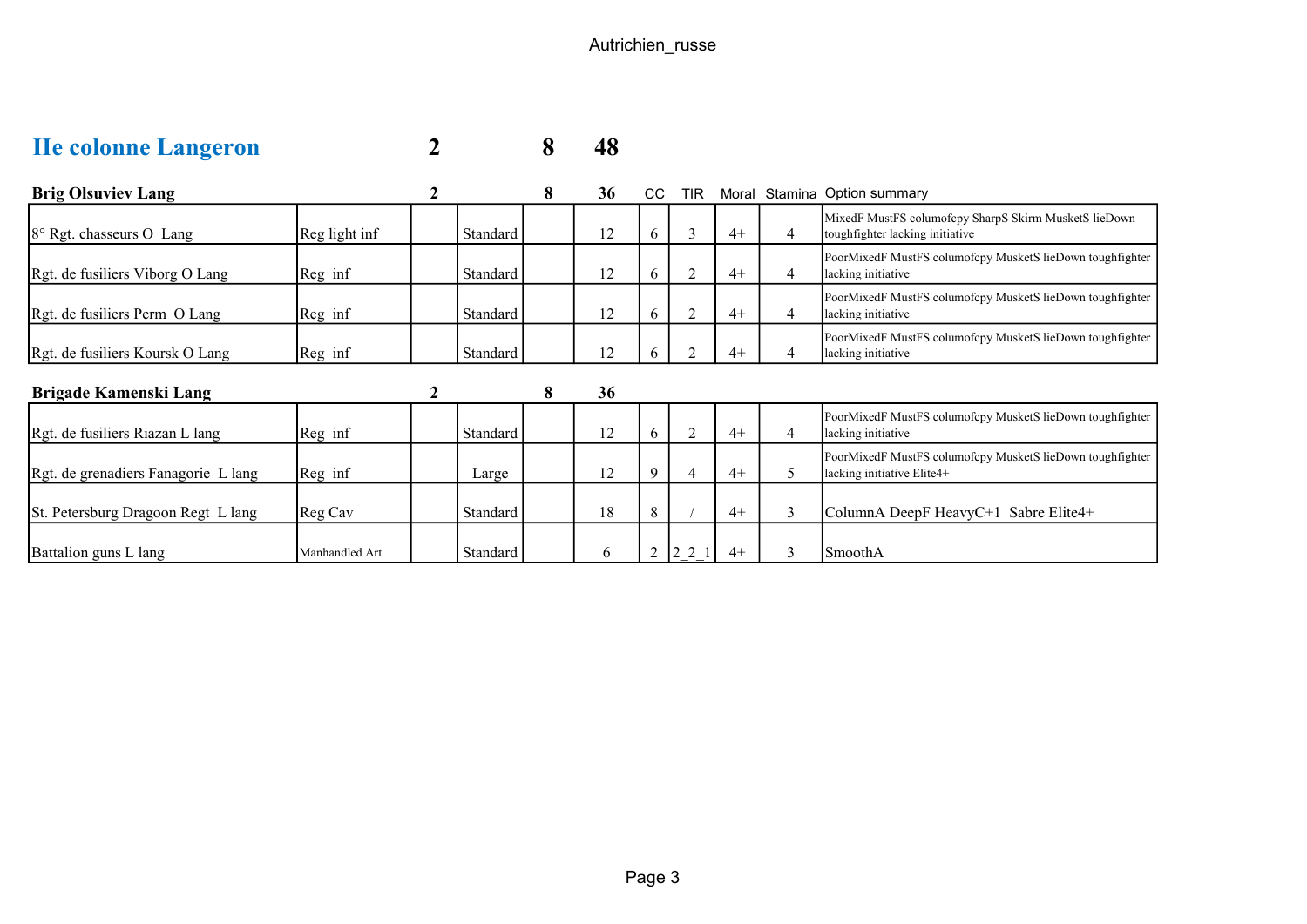| <b>IIIe colonne</b>                 |                |     |          |   |    |    |                |       |                |                                                                                          |
|-------------------------------------|----------------|-----|----------|---|----|----|----------------|-------|----------------|------------------------------------------------------------------------------------------|
| <b>Prebyschewski</b>                |                |     |          | 8 | 48 |    |                |       |                |                                                                                          |
| <b>Brig Muller Pre</b>              |                | 2   |          | 8 | 36 | CC | <b>TIR</b>     | Moral |                | Stamina Option summary                                                                   |
| 7° Rgt. de chasseurs M Pre          | Reg light inf  |     | Standard |   | 12 | 6  | 3              | $4+$  | $\overline{4}$ | MixedF MustFS columofcpy SharpS Skirm MusketS lieDown<br>toughfighter lacking initiative |
| 8° Rgt. de chasseurs M Pre          | Reg light inf  |     | Standard |   | 12 | 6  | $\mathfrak{Z}$ | $4+$  | $\overline{4}$ | MixedF MustFS columofcpy SharpS Skirm MusketS lieDown<br>toughfighter lacking initiative |
| <b>Brig Selekhov Pre</b>            |                | 2   |          | 8 | 36 |    |                |       |                |                                                                                          |
| Rgt. de fusiliers Galicie S Pre     | Reg inf        |     | Standard |   | 12 | 6  | $\overline{2}$ | $4+$  | $\overline{4}$ | PoorMixedF MustFS columofcpy MusketS lieDown toughfighter<br>lacking initiative          |
| Rgt. de fusiliers Butyrsk S Pre     | Reg inf        |     | Large    |   | 12 | 8  | 3              | $4+$  | 5              | PoorMixedF MustFS columofcpy MusketS lieDown toughfighter<br>lacking initiative          |
| <b>Brig Stryk Pre</b>               |                | 2   |          | 8 | 36 |    |                |       |                |                                                                                          |
| Rgt. de fusiliers de Podolie ST Pre | Reg inf        |     | Standard |   | 12 | 6  | $\overline{2}$ | $4+$  | $\overline{4}$ | PoorMixedF MustFS columofcpy MusketS lieDown toughfighter<br>lacking initiative          |
| Rgt. de fusiliers de Narva ST Pre   | Reg inf        |     | Large    |   | 12 | 8  | $\mathfrak{Z}$ | $4+$  | 5              | PoorMixedF MustFS columofcpy MusketS lieDown toughfighter<br>lacking initiative          |
| Rgt. de fusiliers d'Azov ST Pre     | Reg inf        |     | Standard |   | 12 | 6  | $\overline{2}$ | $4+$  | $\overline{4}$ | PoorMixedF MustFS columofcpy MusketS lieDown toughfighter<br>lacking initiative          |
| Russian Battalion guns Pre          | Manhandled Art | NA. | Standard |   | 6  | 2  | 2 2 1          | $4+$  | $\mathbf{3}$   | SmoothA                                                                                  |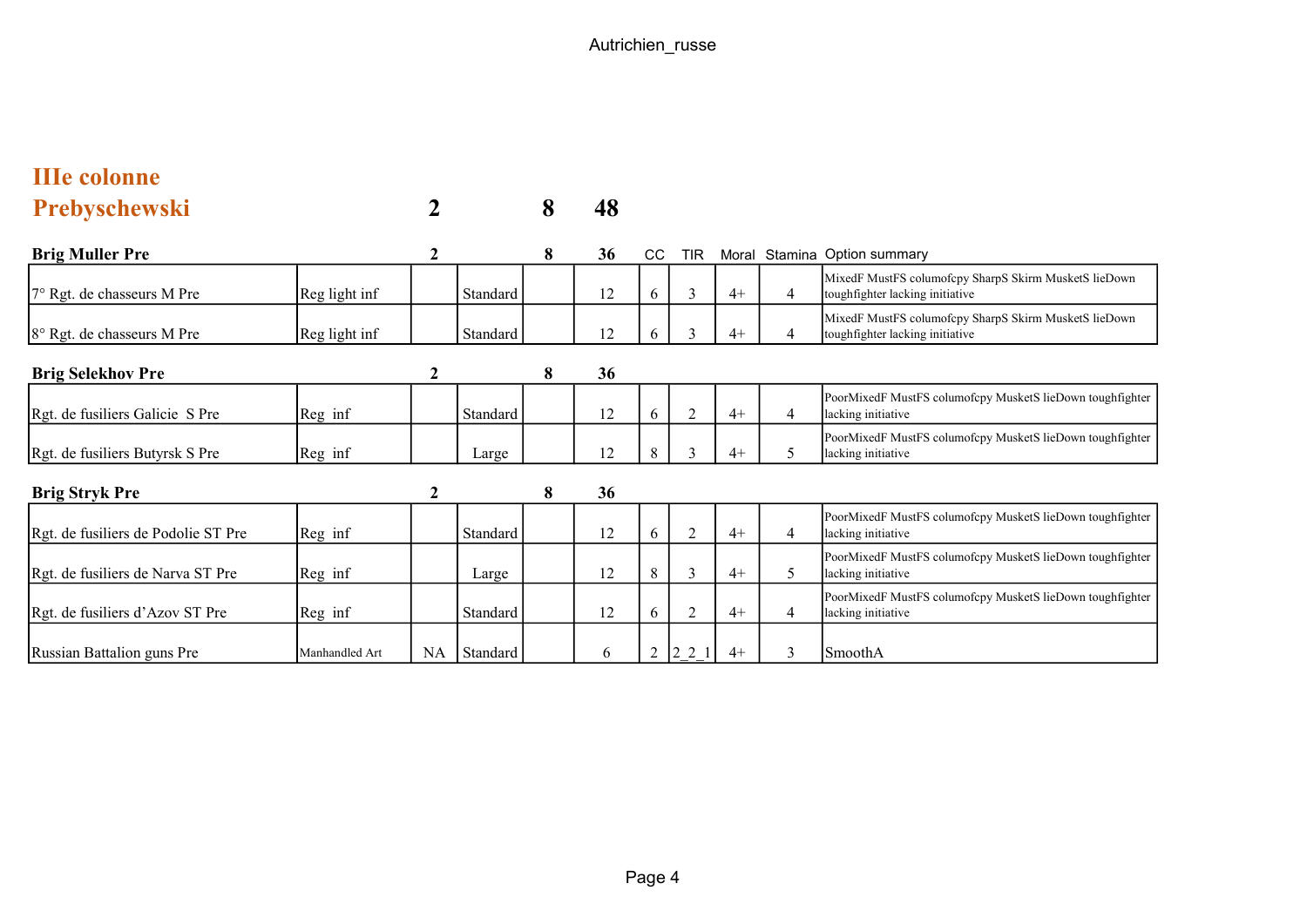| <b>Ve Colonne Kollowrath-</b> |  |    |
|-------------------------------|--|----|
| <b>Miloradovitch</b>          |  | 48 |

| Brig Berg KM (Russe)                  |         |              |          |   | 36 | <sub>CC</sub>  | <b>TIR</b>                  | Moral |                | Stamina Option summary                                                                  |
|---------------------------------------|---------|--------------|----------|---|----|----------------|-----------------------------|-------|----------------|-----------------------------------------------------------------------------------------|
| fusiliers Novgorod B KM               | Reg inf |              | Small    |   | 12 | $\overline{4}$ |                             | $4+$  | 3              | PoorMixedF MustFS columofcpy MusketS lieDown toughfighter<br>lacking initiative         |
| Rgt. de grenadiers Petite-Russie B KM | Reg inf |              | Standard |   | 12 | $\mathbf{r}$   | 3                           | $4+$  | $\overline{4}$ | PoorMixedF MustFS columofcpy MusketS lieDown toughfighter<br>lacking initiative Elite4+ |
| <b>Brig Monakhtin KM (Russe)</b>      |         | 2            |          | 7 | 36 |                |                             |       |                |                                                                                         |
| Regt fusiliers Smolensk M KM          | Reg inf |              | Standard |   | 12 | 6              | $\overline{2}$              | $4+$  | $\overline{4}$ | PoorMixedF MustFS columofcpy MusketS lieDown toughfighter<br>lacking initiative         |
| Regt fusiliers d'Aspheron M KM        | Reg inf |              | Standard |   | 12 | 6              | $\mathcal{D}_{\mathcal{L}}$ | $4+$  | $\overline{4}$ | PoorMixedF MustFS columofcpy MusketS lieDown toughfighter<br>lacking initiative         |
| Brig Rottermund KM (Aus)              |         | $\mathbf{2}$ |          | 7 | 36 |                |                             |       |                |                                                                                         |
| Rgt. de Landwehrs de Salzbourg R KM   | Reg inf |              | Standard |   | 12 | 6              | 3                           | $4+$  | 3              | MixedF MustFS columofcpy MusketS toughfighter unreliable                                |
| Rgt. De Fusiliers Kaunitz R KM        | Reg inf |              | Standard |   | 12 | 6              | $\mathbf{3}$                | $4+$  | 3              | PoorMixedF MustFS columofcpy MusketS lieDown<br>flintenkartashe                         |
| Brig Jurczik KM (Aus)                 |         | 5            |          | 7 | 36 |                |                             |       |                |                                                                                         |
| 1° Rgt. du Kaise J KM                 | Reg inf |              | Small    |   | 12 | 4              | $\overline{2}$              | $4+$  | $\overline{2}$ | PoorMixedF MustFS columofcpy MusketS lieDown<br>flintenkartashe                         |
| 9e Rgt. de Czartorysky J KM           | Reg inf |              | Small    |   | 12 | 4              | $\overline{2}$              | $4+$  | 2              | PoorMixedF MustFS columofcpy MusketS lieDown<br>flintenkartashe                         |
|                                       |         |              |          |   |    |                |                             |       |                | PoorMixedF MustFS columofcpy MusketS lieDown                                            |

55e Rgt. de Reuss Greitz J KM Reg inf Small 12 4 2 4+ 2

38e Rgt. de Wurtemberg J KM Reg inf Small 12 4 2 4+ 2

Rgt. de Mittrowski J KM Reg inf Small 12 4 2 4+ 2

58e Rgt. de Beaulieu J KM Reg inf Small 12 4 2 4+ 2

flintenkartashe

flintenkartashe

flintenkartashe

flintenkartashe

PoorMixedF MustFS columofcpy MusketS lieDown

PoorMixedF MustFS columofcpy MusketS lieDown

PoorMixedF MustFS columofcpy MusketS lieDown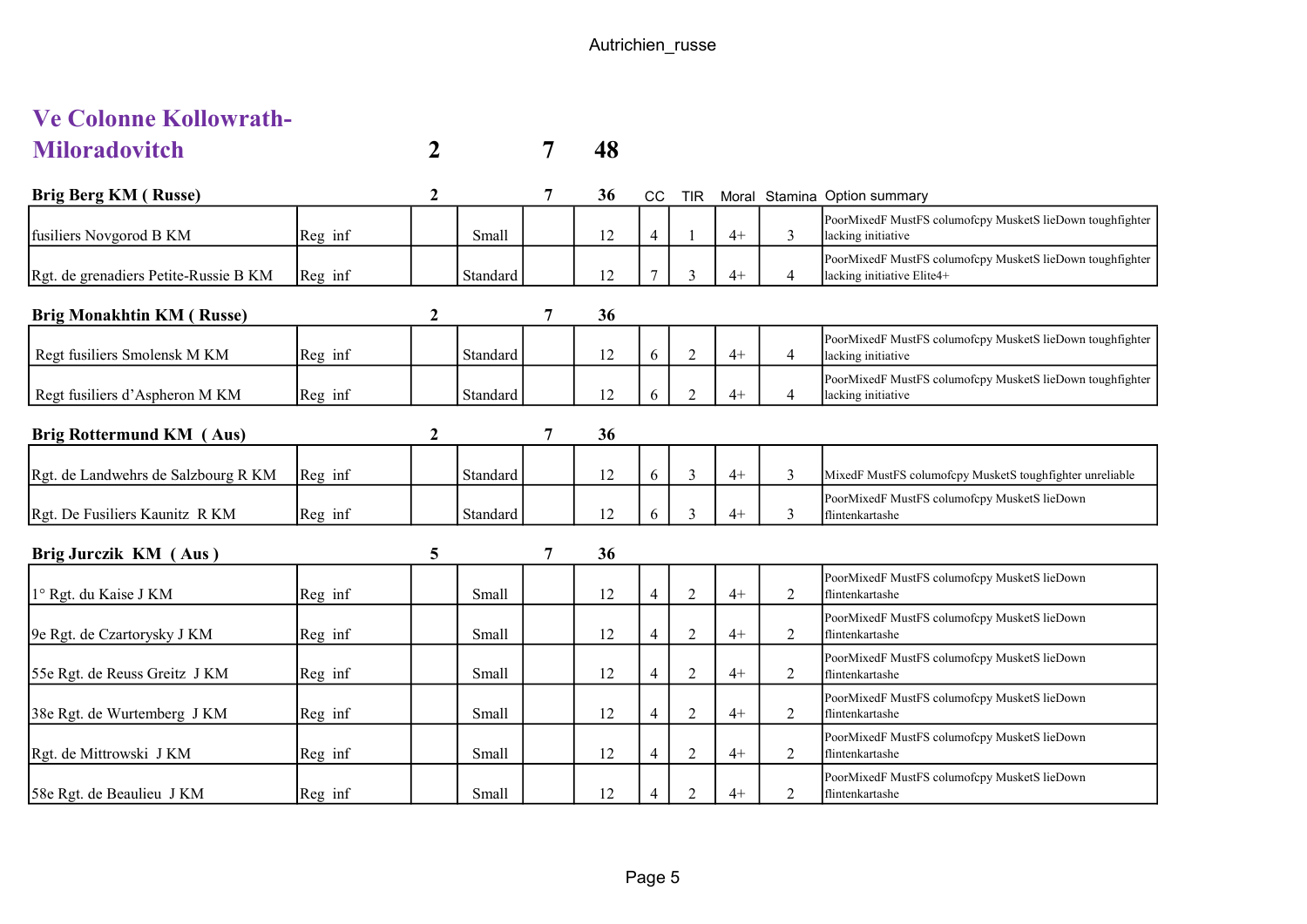| 49e Rgt. de Kerpen J KM      | Reg inf        |           | Small    | 12 | 4              |        | $4+$ | $\bigcap$ | PoorMixedF MustFS columofcpy MusketS lieDown<br>flintenkartashe        |
|------------------------------|----------------|-----------|----------|----|----------------|--------|------|-----------|------------------------------------------------------------------------|
| 29e Rgt. de Lindenau J KM    | Reg inf        |           | Small    | 12 | 4              |        | $4+$ | 2         | PoorMixedF MustFS columofcpy MusketS lieDown<br><b>flintenkartashe</b> |
| Chasseurs Vienne j km        | Reg light inf  |           | small    | 12 |                |        | $4+$ | 2         | MixedF MustFS columofcpy SharpS Skirm MusketS lieDown                  |
| <b>Attached Artillery</b>    |                |           |          |    |                |        |      |           |                                                                        |
| A Russian Heavy Foot KM      | Manhandled Art | NA        | Standard | 6  | $\overline{2}$ | 2 2 1  | $4+$ | 3         | <b>SmoothA</b>                                                         |
| B Russian Heavy Foot KM      | Manhandled Art | <b>NA</b> | Standard | 6  | $\overline{2}$ | 2 2 1  | $4+$ | 3         | SmoothA                                                                |
| A Austrian 12pdr Position KM | Manhandled Art | NA        | Standard | 6  |                | 3 2 1  | $4+$ | 2         | SmoothA                                                                |
| B Austrian 12pdr Position KM | Manhandled Art | NA        | Standard | 6  |                | $3\,2$ | $4+$ | 2         | l Smooth A                                                             |